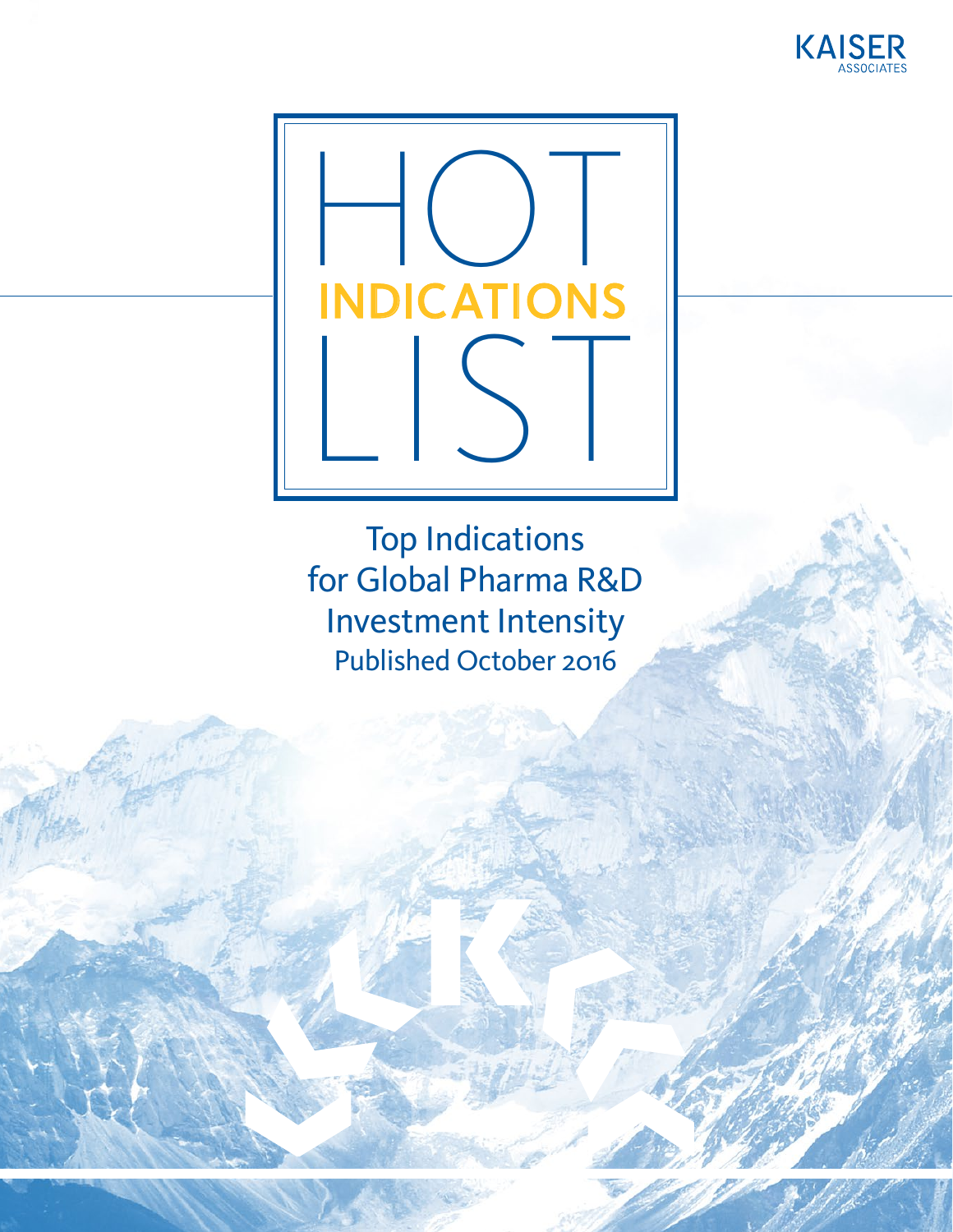#### 2016 UPDATE

HE HOT INDICATIONS LIST

#### **TOP 50 INDICATIONS**

Over the last 50 years, innovation has become the pharmaceutical industry's defining characteristic. In 2015, the FDA's Center for Drug Evaluation and Research (CDER) gave the green light to 45 novel drugs, up from a recordbreaking 41 approvals in 2014. The drive to innovate is evident, looking at both newly approved drugs (a third of which were granted Fast Track status by the FDA) and this year's Hot Indications in the global pipeline.

Climbing three positions from last year to be this year's top indication, **diabetes (#1)** is one of only two indications representing the Endocrinology therapeutic area in this year's Top 50. The market, and the pipeline, are both large and competitive, with big pharma such as Merck, Sanofi, and Novo Nordisk competing for top market share. The attraction to this indication reflects a stellar all-round scorecard performance. Diabetes captured nearly half of the financial allocation in a therapeutic area that includes a further 63 indications, attracting a striking combined IPO and VC investment of \$1.8 billion in 2015. This level of investment is not unexpected, considering in 2015 diabetes was able to support 10 blockbuster drugs and generate combined sales of close to \$30 billion [2]. The challenge in diabetes is to gain share in a mature and crowded market. Much of the late-stage pipeline is focused on improving current treatments in terms of outcomes and quality of life, such as insulin biosimilars, additions to the GLP1 class, and combinations of existing drugs. With the pipeline focused on competition rather than pure innovation, it is hard to see the next Jardiance (Eli Lilly), the SGLT2 inhibitor that was the first diabetes drug to demonstrate improved cardiovascular outcomes.

Oncology continues as the dominant therapeutic area, claiming 30% of indications in the Top 50 and 70% of indications in the Top 10. However, the reordering of indications illustrates a shift in focus this year. While **breast cancer (#2**) and **non-small cell lung cancer (#3**) retained their positions, Top 50 Oncology indications climbed 11 places on average, with **brain cancer (#6)**, **melanoma (#9)** and **B-cell lymphoma (#17)** averaging 18 places. These gains were chiefly based on strong IPO and VC funding contributions in 2015. For example, Immunocore's \$333 million venture financing was raised primarily to fund late-stage development of their lead immunotherapy, IMCgp100, for melanoma. Immunocore has partnerships with Eli Lilly (including trials combining Eli Lilly drugs with IMCgp100), AstraZeneca, GSK, and Roche, demonstrating the potential for big-small collaboration in Oncology. Overall, over a third of all therapy area funding was allocated to Oncology, with a staggering combined IPO and VC investment of more than \$8 billion in 2015. With the global Oncology market continuing to experience steady growth, and with global Oncology sales that surpassed the \$100 billion mark in 2014 [1], Oncology is the only therapeutic area that can command such levels of investment. It is not surprising that nearly a third of novel FDA approvals in 2015 were for Oncology indications, and this space will remain exciting for companies and investors as they continue to fuel innovation in oncology drug development. Further analysis of these Hot Indications is included in our Oncology Deep Dive, which goes beyond funding to address the question of innovation in Oncology drug development.

## Oncology continues as the dominant therapeutic area, claiming 30% of indications in the Top 50 and 70% of indications in the Top 10.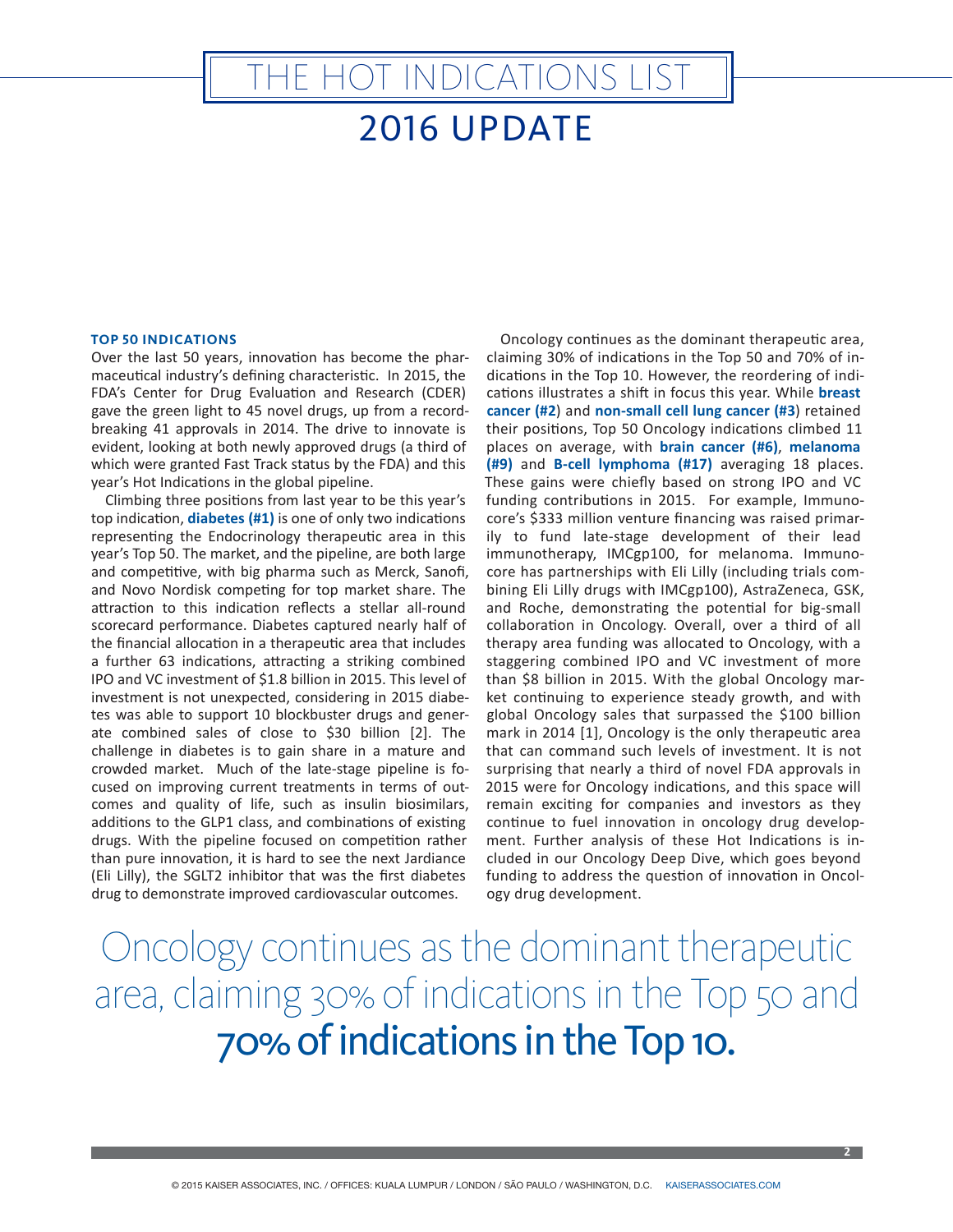### 2016 UPDATE

IE HOT INDICATIONS LIST



While Oncology kept its stake in the top Therapeutic Areas (TAs) list, Neurology made a notable move into the top 5 TAs, based on truly Hot Indications that have jumped in the rankings. There were six Neurology indications among the Top 50 Indications this year, up from four in 2014. Among those, **pain (#4)** and **Alzheimer's disease (#5)** retained their Top 10 positions. Despite dropping three places and losing its #1 spot, pain remains one of the hottest indications dominating many of the scorecard categories. If not for a drop in venture capital and IPO investment, pain could have held its number one spot. As a physiological consequence of >70% of diseases associated with this year's Top 50 indications, pain will by default remain a Hot Indication into the foreseeable future.

Alzheimer's disease is currently one of the most challenging diseases to treat, and is also one of the most attractive opportunities; despite the high unmet needs for effective treatments, there remain no disease modifying therapies

(DMTs) for Alzheimer's. In spite of the dismal clinical trial success rate for DMTs to date, commitment to this indication remains strong. For example, earlier this year, Allergan, not long after backing away from a \$160 billion merger with Pfizer, made a licensing agreement with Heptares valued at \$3.3 billion for the global rights to a pipeline of novel subtype-selective muscarinic receptor agonists, including HTL9936 and HTL18318, designed to treat cognitive decline associated with Alzheimer's disease.

Also within Neurology, **amyotrophic lateral sclerosis (ALS) (#28)** was a big mover, climbing 96 positions to make the Top 50 in 2016. ALS has been a major focus for regulators. Of 46 candidates at any stage of development in 2015, four have received FDA Fast Track designation and five have received Orphan Drug designation, including promising preclinical and Phase I candidates from Maas BioIAB and Treeway. AB Science will be aiming for positive FDA and EMA opinions after gaining Or-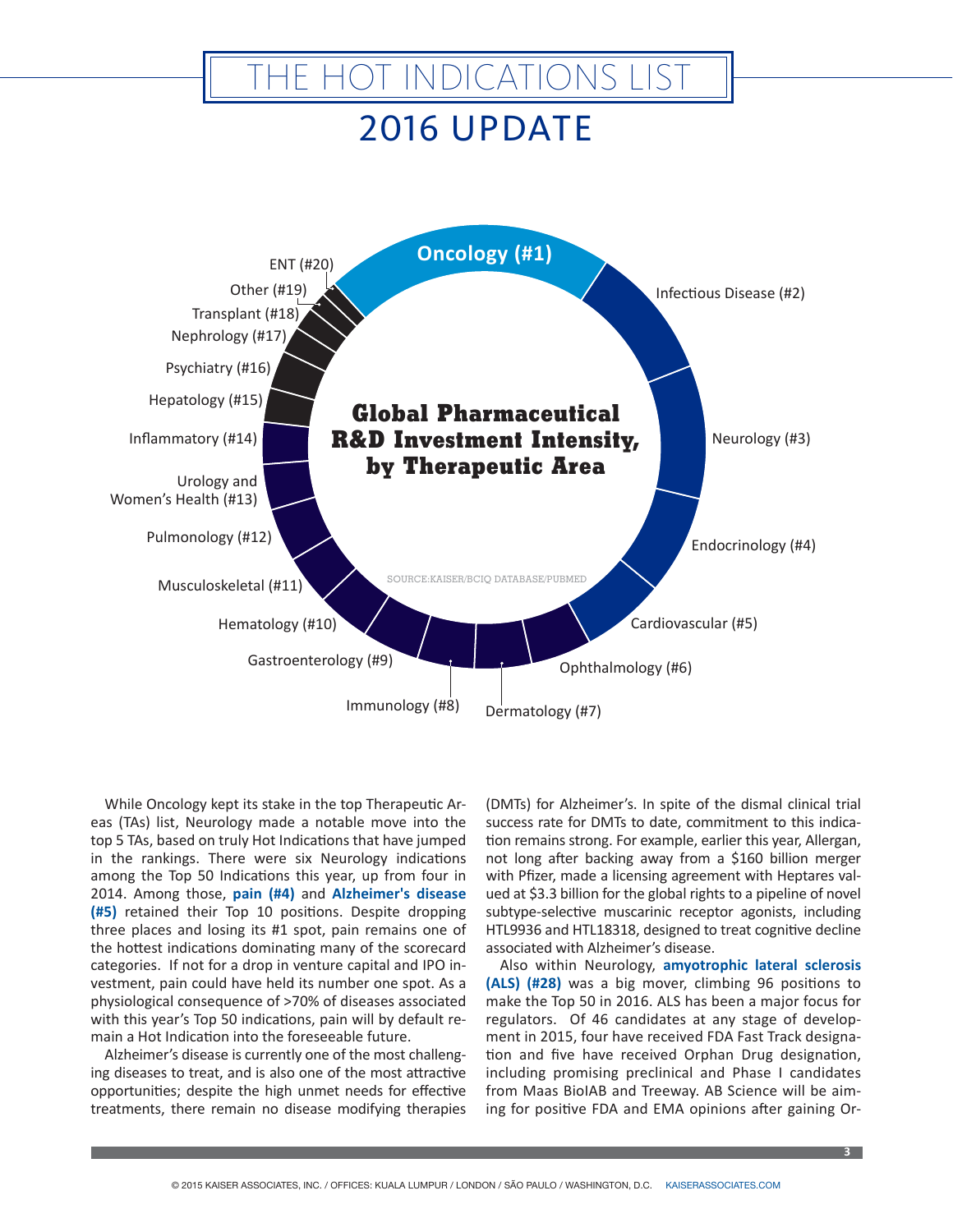### 2016 UPDATE

**IE HOT INDICATIONS LIST** 

#### **Top 10 Movers and Losers**

Net Change in Score

| Non-alcoholic steatohepatitis<br>$(NASH)$ (#23)             | 0.28                                                      |
|-------------------------------------------------------------|-----------------------------------------------------------|
| Amyotrophic lateral sclerosis<br>(ALS) (#28)                | 0.28                                                      |
| Muscular dystrophy (#33)                                    | 0.25                                                      |
| Hypertension (#19)                                          | 0.24                                                      |
| Osteoporosis (#29)                                          | 0.24                                                      |
| Cardiomyopathy (#48)                                        | 0.21                                                      |
| Dementia (#120)                                             | 0.20                                                      |
| Skin and skin structure<br>infection (SSSI) (#37)           | 0.20                                                      |
| Retinitis (#54)                                             | 0.19                                                      |
| Chronic kidney disease<br>(CKD) (#57)                       | 0.19                                                      |
| $-0.15$                                                     | Gastric cancer (#126)                                     |
| $-0.15$                                                     | Glaucoma (#146)                                           |
| $-0.15$                                                     | Fungal infection (#194)                                   |
| $-0.15$                                                     | Liver fibrosis (#153)                                     |
| $-0.16$                                                     | Pseudomonas (#224)                                        |
| $-0.16$                                                     | <b>Hemophagocytic</b><br>lymphohistiocytosis (HLH) (#504) |
| $-0.23$                                                     | Depression (#85)                                          |
| $-0.24$                                                     | Myasthenia gravis (#196)                                  |
| $-0.24$                                                     | Schizophrenia (#107)                                      |
| $-0.28$                                                     | Acute lymphoblastic<br>leukemia (ALL) (#151)              |
| $\Lambda$ וואת האחת ה $\Lambda$ ים היא היה את היה היה היה ה |                                                           |

phan Drug Status for Phase III candidate Masiviera from both regulatory agencies. AB Science is running 18 clinical trials for its tyrosine kinase inhibitor in various cancers and immune and neurological diseases, but has courted controversy, with warnings from both US and French regulators. While Masiviera has been unsuccessful so far in Oncology, the FDA recently approved it for compassionate use in ALS patients, potentially forecasting future success in that disease. Finally, **epilepsy (#50)** also snuck into the Top 50, moving up two places from the year before.

Within Immunology, **rheumatoid arthritis (RA) (#12)**, **multiple sclerosis (MS) (#36)** and **lupus (#47)** were the only three indications on this year's Top 50. Despite the availability of highly efficient and hugely successful disease modifying therapeutics to treat RA, therapeutic newcomers are still making their way to the market. Celgene seems keen to come to the antirheumatics party, with the launch of Otezla (apremilast) approved for active psoriatic arthritis, and which analysts predict will reach sales of \$2 billion by 2020 [4]. Sanofi and Regeneron await FDA approval for sarilumab, a potential RA blockbuster with Phase III data showing superiority over AbbVie's blockbuster Humira (adalimumab), the top-selling product in 2015. The MS therapeutics market remains in an exciting phase, with an upsurge in promising products in the latestage pipeline. Unfortunately, Biogen recently lost their MS gamble with their experimental drug opicinumab, which failed to meet the primary endpoint in their Phase III study. Hopefully Roche will have better success with Ocrevus (ocrelizumab), which in February was granted Breakthrough Therapy Designation for relapsing/remitting as well as primary progressive MS. If successful, Roche could well shake up the entire market.

Even based only on the large number of notable approvals and continued intense pipeline activity, 2015 was an eventful year for pharma. 2016 is continuing in the same direction, for example with Allergan's September deals, valued up to \$2 billion, to acquire Arkana and Tobira, both focused on **non-alcoholic steatohepatitis (NASH) (#23)**. Increased focus on newly Hot Indications, continuing M&A shakeups, and pricing scandals, indicate that 2016 will be another exciting year for pharma innovation.

SOURCE:KAISER/BCIQ DATABASE

**4**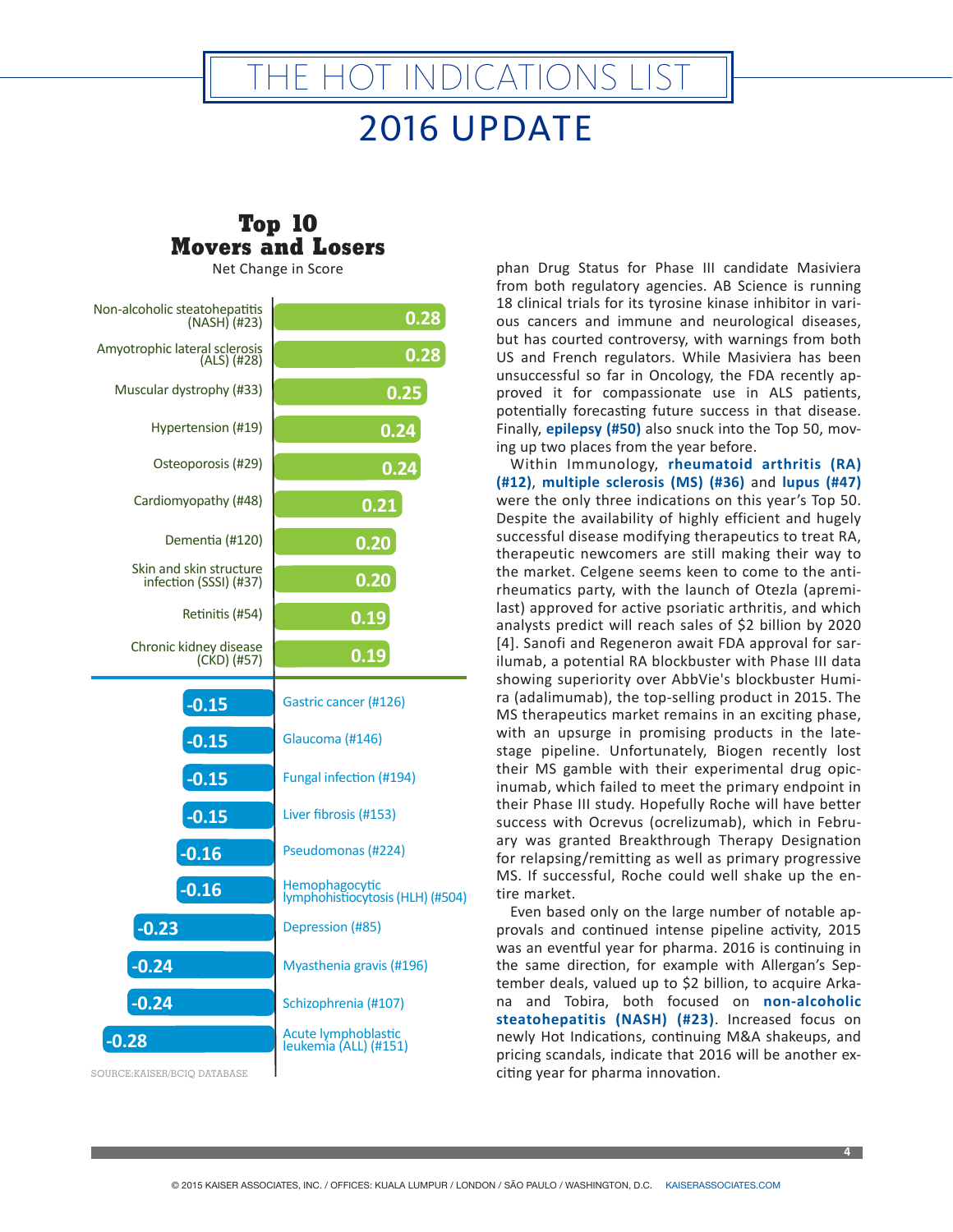Top 200 Hot Indications based on 2015 Investment Intensity: Pipeline Score, R&D Funding, and Academic Focus

| 2015<br><b>RANK</b> | <b>THERAPEUTIC</b><br><b>AREA</b> | <b>INDICATION</b>                            | 2014<br><b>RANK</b> | <b>MOVEMENT</b>     |
|---------------------|-----------------------------------|----------------------------------------------|---------------------|---------------------|
| $\mathbf{1}$        | Endocrinology                     | <b>Diabetes</b>                              | 4                   | $3+$                |
| $\overline{2}$      | Cancer                            | Breast cancer                                | 2                   | $0 \leftrightarrow$ |
| 3                   | Oncology                          | Non-small cell lung cancer (NSCLC)           | 3                   | $0 \leftrightarrow$ |
| 4                   | Neurology                         | Pain                                         | 1                   | $-3+$               |
| 5                   | Neurology                         | Alzheimer's disease (AD)                     | 10                  | 5合                  |
| 6                   | Oncology                          | Brain cancer                                 | 23                  | $17^{\circ}$        |
| 7                   | Oncology                          | Acute myelogenous leukemia (AML)             | 9                   | $2^{\circ}$         |
| 8                   | Oncology                          | Ovarian cancer                               | 20                  | $12+$               |
| 9                   | Oncology                          | Melanoma                                     | 26                  | $17^{\circ}$        |
| 10                  | Oncology                          | Prostate cancer                              | 5                   | $-5+$               |
| 11                  | Oncology                          | Pancreatic cancer                            | 6                   | $-5+$               |
| 12                  | Immunology                        | Rheumatoid arthritis (RA)                    | 8                   | $-4$                |
| 13                  | <b>Infectious Disease</b>         | HIV / AIDS                                   | 28                  | $15+$               |
| 14                  | Oncology                          | Non-Hodgkin's lymphoma (NHL)                 | 13                  | $-1+$               |
| 15                  | Gastroenterology                  | Inflammatory bowel disease (IBD)             | 27                  | $12+$               |
| 16                  | Oncology                          | Multiple myeloma (MM)                        | 25                  | 9 <sup>1</sup>      |
| 17                  | Oncology                          | B cell lymphoma                              | 37                  | $20+$               |
| 18                  | Neurology                         | Parkinson's disease (PD)                     | 39                  | $21+$               |
| 19                  | Cardiovascular                    | Hypertension                                 | 71                  | $52+$               |
| 20                  | Pulmonology                       | Chronic obstructive pulmonary disease (COPD) | 51                  | $31^$               |
| 21                  | Oncology                          | Colorectal cancer                            | 7                   | $-14$               |
| 22                  | Dermatology                       | Psoriasis                                    | 21                  | $-1+$               |
| 23                  | Hepatology                        | Non-alcoholic steatohepatitis (NASH)         | 115                 | 92 <sub>1</sub>     |
| 24                  | <b>Infectious Disease</b>         | <b>Bacterial infection</b>                   | 15                  | $-9$                |
| 25                  | Pulmonology                       | Cystic fibrosis (CF)                         | 60                  | 35 <sup>+</sup>     |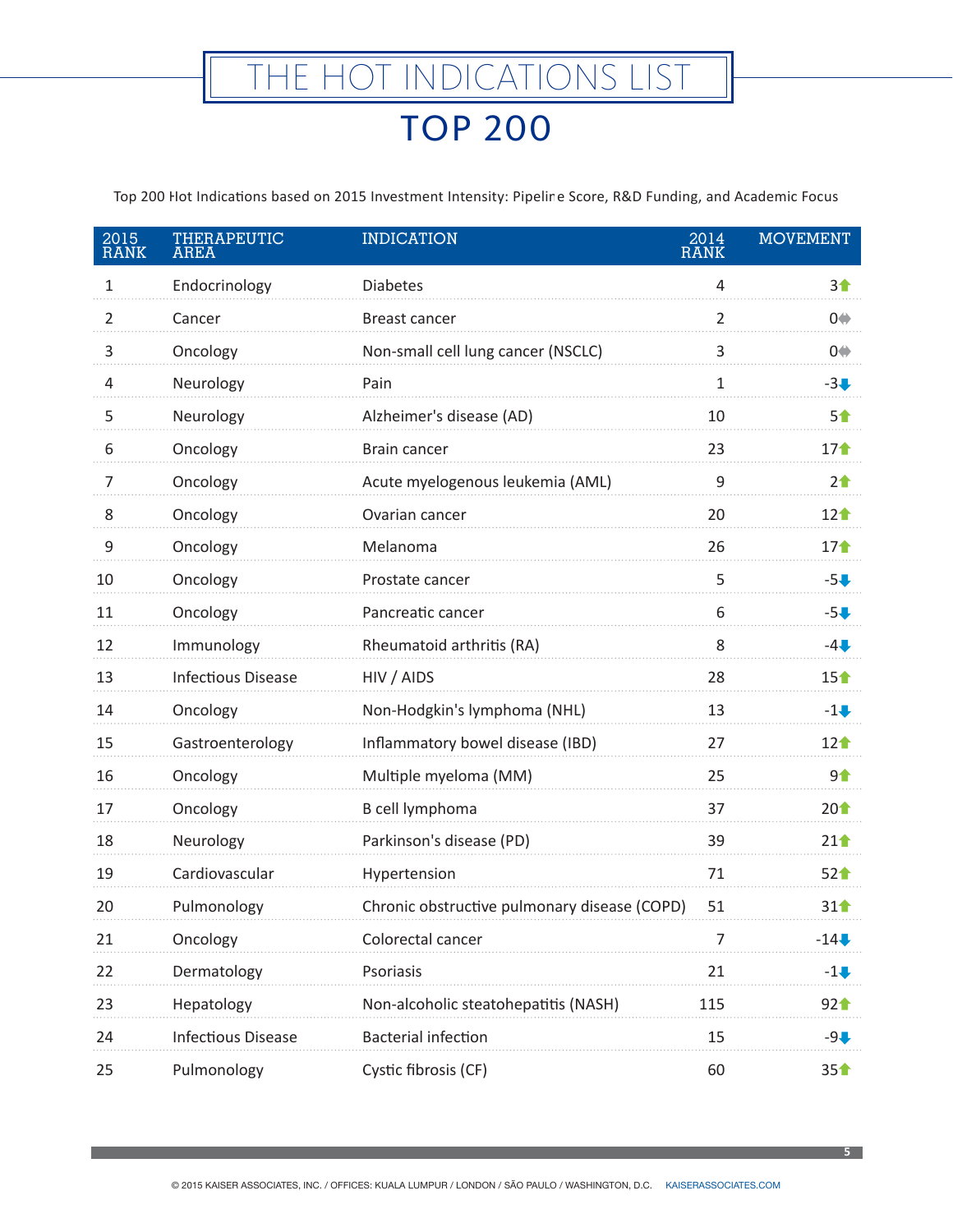Top 200 Hot Indications based on 2015 Investment Intensity: Pipeline Score, R&D Funding, and Academic Focus

| 2015<br><b>RANK</b> | <b>THERAPEUTIC</b><br><b>AREA</b> | <b>INDICATION</b>                               | $20\overline{14}$<br><b>RANK</b> | <b>MOVEMENT</b> |
|---------------------|-----------------------------------|-------------------------------------------------|----------------------------------|-----------------|
| 26                  | Oncology                          | Chronic lymphocytic leukemia (CLL)              | 24                               | $-2+$           |
| 27                  | Dermatology                       | Acne                                            | 34                               | 7个              |
| 28                  | Neurology                         | Amyotrophic lateral sclerosis (ALS)             | 124                              | 961             |
| 29                  | Musculoskeletal                   | Osteoporosis                                    | 95                               | 661             |
| 30                  | <b>Infectious Disease</b>         | Influenza virus                                 | 18                               | $-12$           |
| 31                  | Pulmonology                       | Pneumonia                                       | 56                               | $25+$           |
| 32                  | Inflammation                      | Asthma                                          | 35                               | $3+$            |
| 33                  | Musculoskeletal                   | Muscular dystrophy                              | 117                              | $84^{\circ}$    |
| 34                  | Cardiovascular                    | Ischemia / reperfusion injury                   | 49                               | $15+$           |
| 35                  | Ophthalmology                     | Age-related macular degeneration (AMD)          | 14                               | $-21$           |
| 36                  | Immunology                        | Multiple sclerosis (MS)                         | 17                               | $-19$           |
| 37                  | Dermatology                       | Skin and skin structure infection (SSSI)        | 92                               | $55+$           |
| 38                  | Pulmonology                       | Pulmonary fibrosis                              | 46                               | 8 <sup>4</sup>  |
| 39                  | Oncology                          | Renal cancer                                    | 42                               | 3个              |
| 40                  | Hematology                        | Hemophilia                                      | 79                               | 391             |
| 41                  | Transplant                        | Graft-versus-host disease (GvHD)                | 38                               | $-3+$           |
| 42                  | Oncology                          | Head and neck cancer                            | 41                               | $-1+$           |
| 43                  | Psychiatry                        | Attention deficit hyperactivity disorder (ADHD) | 75                               | 32 <sub>1</sub> |
| 44                  | Cardiovascular                    | <b>Heart failure</b>                            | 47                               | 3个              |
| 45                  | Endocrinology                     | Glycosphingolipid storage disorders             | 86                               | $41^$           |
| 46                  | Neurology                         | Ataxia                                          | 123                              | 77 <sup>4</sup> |
| 47                  | Immunology                        | Lupus                                           | 19                               | $-28$           |
| 48                  | Cardiovascular                    | Cardiomyopathy                                  | 199                              | $151^{\circ}$   |
| 49                  | Gastroenterology                  | Crohn's disease                                 | 43                               | $-6$            |
| 50                  | Neurology                         | Epilepsy                                        | 52                               | $2+$            |

SOURCE: KAISER/BCIQ DATABASE/PUBMED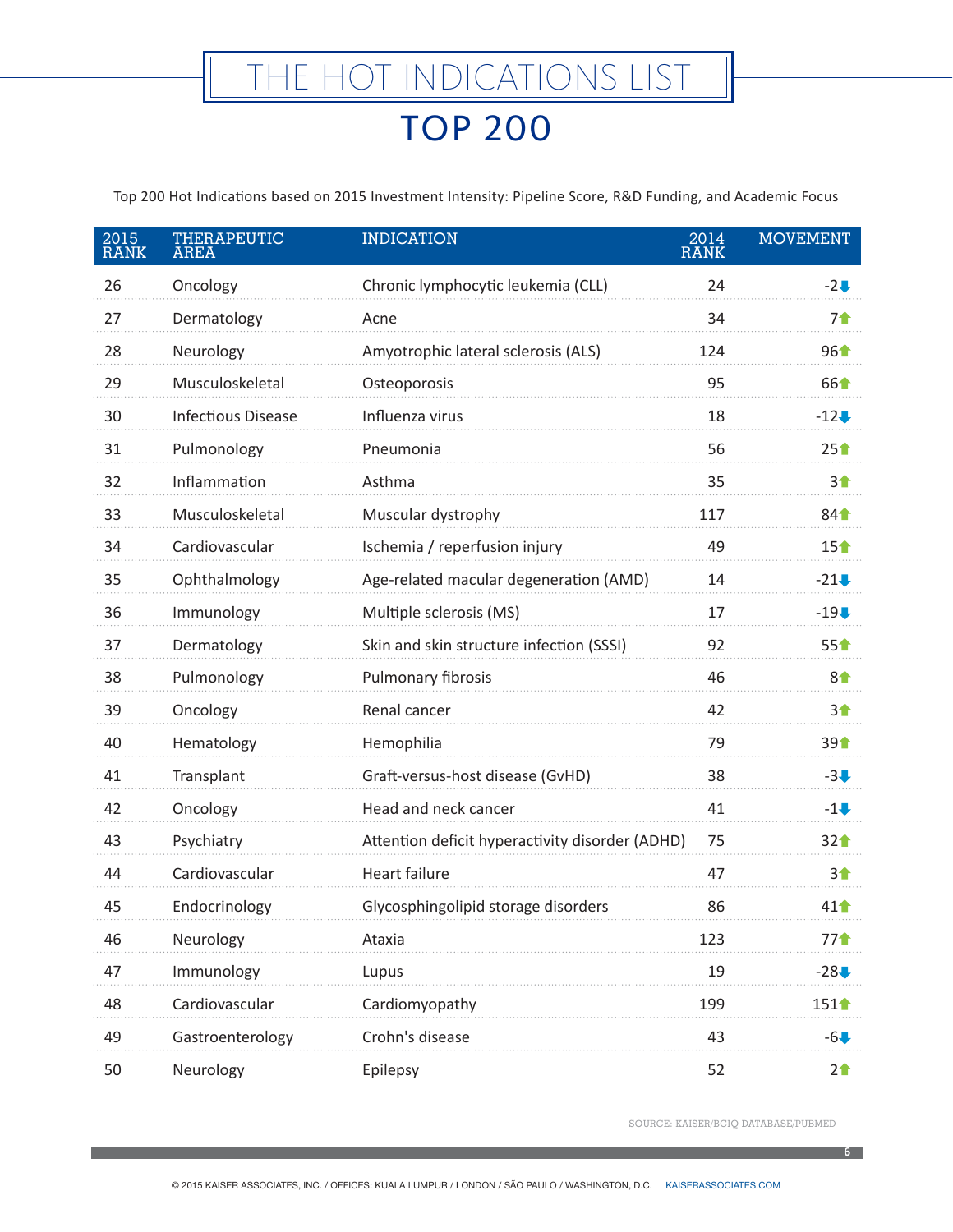| 2015<br><b>RANK</b> | <b>THERAPEUTIC</b><br><b>AREA</b> | <b>INDICATION</b>                 | 2014<br><b>RANK</b> | <b>MOVEMENT</b>  |
|---------------------|-----------------------------------|-----------------------------------|---------------------|------------------|
| 51                  | Endocrinology                     | Obesity                           | 30                  | $-21$            |
| 52                  | Oncology                          | <b>Bladder cancer</b>             | 89                  | $37+$            |
| 53                  | Endocrinology                     | Hypercholesterolemia              | 175                 | 122个             |
| 54                  | Ophthalmology                     | Retinitis                         | 210                 | 156 <sup>+</sup> |
| 55                  | Oncology                          | Mesothelioma                      | 153                 | 981              |
| 56                  | Dermatology                       | Dermatitis                        | 44                  | $-12$            |
| 57                  | Nephrology                        | Chronic kidney disease (CKD)      | 192                 | 135个             |
| 58                  | Hematology                        | Anemia                            | 36                  | $-22$            |
| 59                  | Inflammatory                      | Allergy                           | 33                  | $-26$            |
| 60                  | Neurology                         | Migraine                          | 144                 | $84^{\circ}$     |
| 61                  | Oncology                          | Cervical cancer                   | 99                  | 381              |
| 62                  | Oncology                          | Sarcoma                           | 125                 | 631              |
| 63                  | Oncology                          | Neuroendocrine tumors             | 32                  | $-31$            |
| 64                  | Endocrinology                     | Dyslipidemia                      | 129                 | 651              |
| 65                  | Oncology                          | Small cell lung cancer            | 61                  | $-4$             |
| 66                  | Oncology                          | Epithelial cancer                 | 275                 | 209个             |
| 67                  | Inflammatory                      | Shock / trauma                    | 111                 | $44^{\circ}$     |
| 68                  | Musculoskeletal                   | Bone repair                       | 164                 | 961              |
| 69                  | Oncology                          | Gastrointestinal cancer           | New indication      | N/A              |
| 70                  | Neurology                         | Stroke                            | 90                  | $20+$            |
| 71                  | Nephrology                        | Polycystic kidney disease (PKD)   | 241                 | 170              |
| 72                  | <b>Infectious Disease</b>         | Clostridium                       | 108                 | $36+$            |
| 73                  | Oncology                          | Myelodysplastic syndrome (MDS)    | 137                 | $64^$            |
| 74                  | Cardiovascular                    | Myocardial infarction (MI)        | 76                  | $2+$             |
| 75                  | Cardiovascular                    | Peripheral vascular disease (PVD) | 77                  | $2^$             |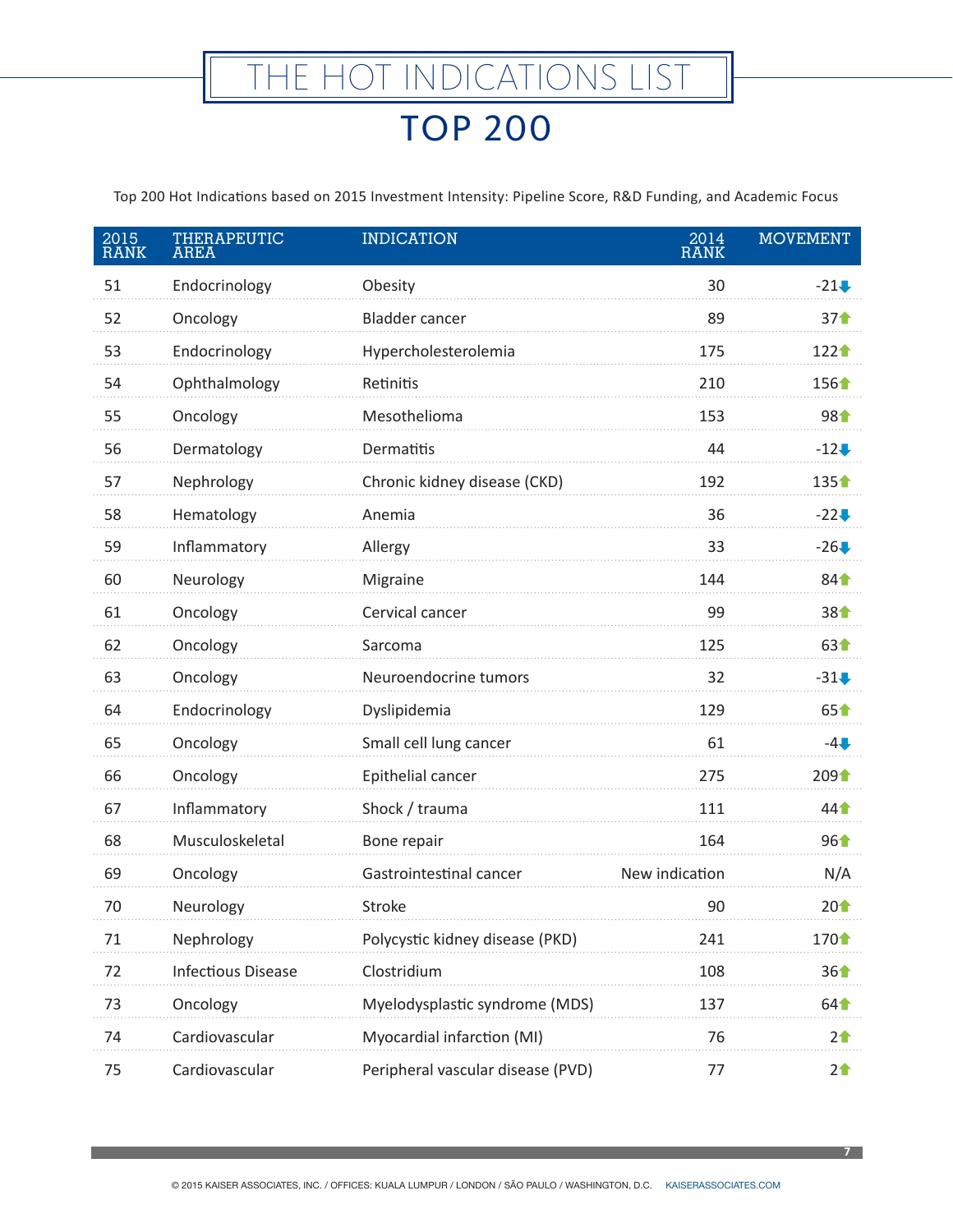| 2015<br><b>RANK</b> | THERAPEUTIC<br><b>AREA</b> | <b>INDICATION</b>                                      | $20\overline{14}$<br><b>RANK</b> | <b>MOVEMENT</b> |
|---------------------|----------------------------|--------------------------------------------------------|----------------------------------|-----------------|
| 76                  |                            | Urology & Women's Health Urinary tract infection (UTI) | 156                              | 801             |
| 77                  | Immunology                 | Osteoarthritis                                         | 100                              | $23+$           |
| 78                  | Immunology                 | Ankylosing spondylitis                                 | 217                              | 139个            |
| 79                  | Cardiovascular             | Atherosclerosis                                        | 145                              | 661             |
| 80                  | Oncology                   | <b>Biliary cancer</b>                                  | 176                              | $96+$           |
| 81                  | Endocrinology              | Mucopolysaccharidosis                                  | 124                              | $43+$           |
| 82                  | Hematology                 | Sickle cell disease                                    | 93                               | $11^$           |
| 83                  | <b>Infectious Disease</b>  | Anthrax                                                | 73                               | $-10$           |
| 84                  | Hepatology                 | Hepatitis C virus (HCV)                                | 29                               | $-55$           |
| 85                  | Psychiatry                 | Depression                                             | 12                               | $-73$           |
| 86                  | Urology & Women's Health   | Human papillomavirus (HPV)                             | 116                              | $30+$           |
| 87                  | Neurology                  | Spinal muscular atrophy (SMA)                          | 331                              | 244个            |
| 88                  | <b>Infectious Disease</b>  | Dengue fever                                           | 63                               | $-25$           |
| 89                  | Psychiatry                 | Addiction                                              | 72                               | $-17$           |
| 90                  | Nephrology                 | Renal damage                                           | 109                              | $19+$           |
| 91                  | Endocrinology              | Pompe's disease                                        | 114                              | $23+$           |
| 92                  | <b>Infectious Disease</b>  | Rabies                                                 | 281                              | 1891            |
| 93                  | Cardiovascular             | Restenosis                                             | 260                              | $167$           |
| 94                  | Neurology                  | Neuropathy                                             | 206                              | 112个            |
| 95                  | <b>Infectious Disease</b>  | Ebola                                                  | 113                              | $18+$           |
| 96                  | <b>Infectious Disease</b>  | Viral infection                                        | 0                                | $-96$           |
| 97                  | Musculoskeletal            | Muscular atrophy                                       | 221                              | $124 +$         |
| 98                  | Neurology                  | Huntington's disease (HD)                              | 104                              | 61              |
| 99                  | Oncology                   | Hodgkin's disease                                      | 146                              | $47^{\circ}$    |
| 100                 | Ophthalmology              | Diabetic macular edema (DME)                           | 31                               | $-69$           |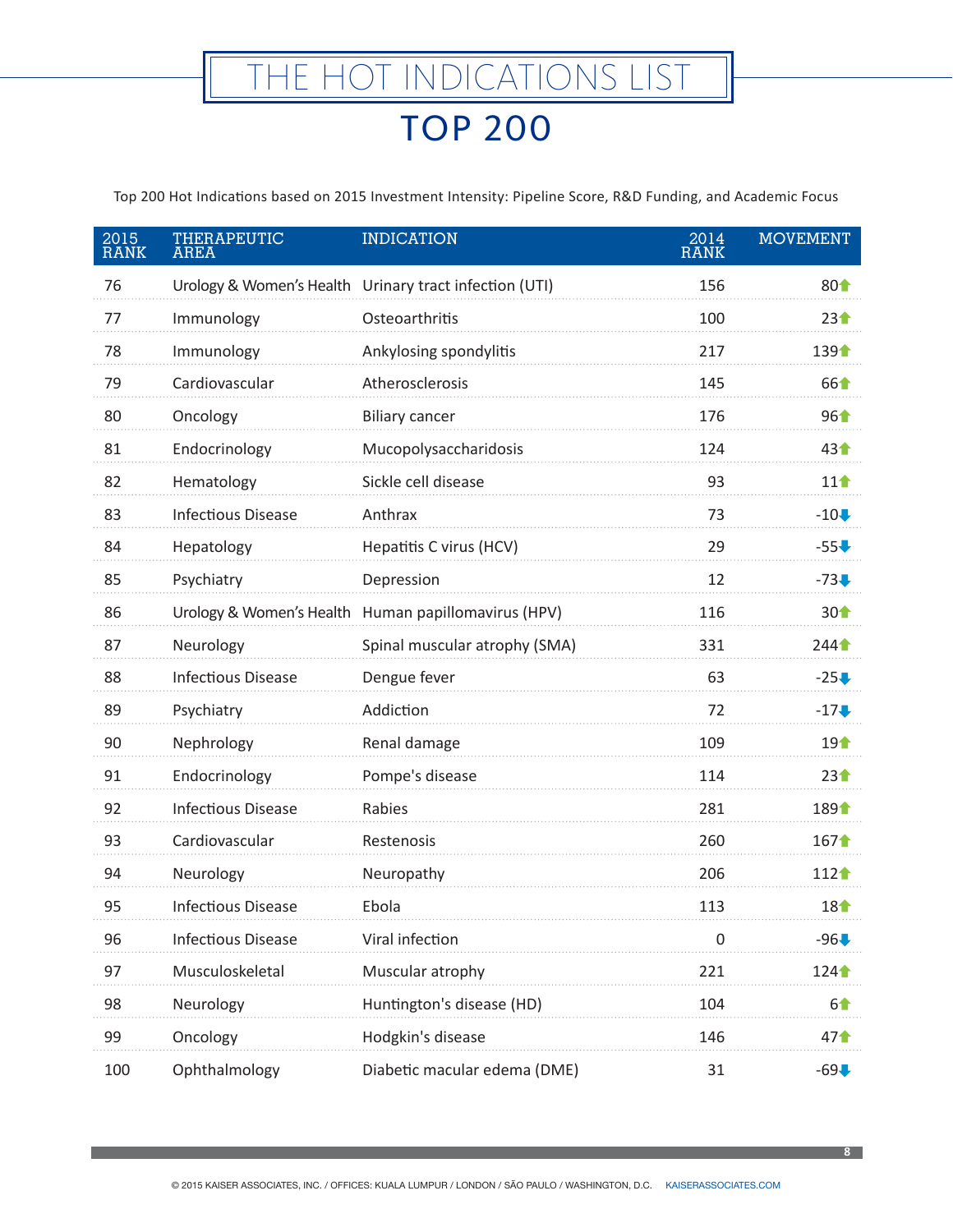| 2015<br><b>RANK</b> | <b>THERAPEUTIC</b><br><b>AREA</b> | <b>INDICATION</b>                   | $20\overline{14}$<br><b>RANK</b> | <b>MOVEMENT</b>                        |
|---------------------|-----------------------------------|-------------------------------------|----------------------------------|----------------------------------------|
| 101                 | Pulmonology                       | Respiratory distress syndrome (RDS) | 224                              | $123+$                                 |
| 102                 | Oncology                          | Esophageal cancer                   | 187                              | 851                                    |
| 103                 | <b>Infectious Disease</b>         | Gram-negative bacterial infection   | 178                              | 75 <sup>1</sup>                        |
| 104                 | Endocrinology                     | Growth hormone deficiency           | 57                               | $-47$                                  |
| 105                 | Gastroenterology                  | Gastrointestinal infection          | 233                              | 128 <sup><math>\triangleq</math></sup> |
| 106                 | Urology & Women's Health          | Incontinence                        | 138                              | 32 <sub>1</sub>                        |
| 107                 | Psychiatry                        | Schizophrenia                       | 16                               | $-91$                                  |
| 108                 | Cardiovascular                    | Acute coronary syndrome             | 165                              | $57^{\circ}$                           |
| 109                 | Nephrology                        | Diabetic nephropathy                | 82                               | $-27$                                  |
| 110                 | <b>Infectious Disease</b>         | Candida                             | 133                              | $23+$                                  |
| 111                 | Inflammatory                      | Angioedema                          | 242                              | 131个                                   |
| 112                 | Hepatology                        | Cirrhosis                           | 53                               | $-59$                                  |
| 113                 | Immunology                        | Scleroderma                         | 152                              | $39+$                                  |
| 114                 | Gastroenterology                  | Constipation                        | 173                              | 59 <sup>1</sup>                        |
| 115                 | Endocrinology                     | Cachexia                            | 198                              | 831                                    |
| 116                 | <b>Infectious Disease</b>         | Staphylococcus                      | 81                               | $-35$                                  |
| 117                 | Hepatology                        | Hepatitis B virus (HBV)             | 67                               | $-50$                                  |
| 118                 | Nephrology                        | End-stage renal disease (ESRD)      | 406                              | 288个                                   |
| 119                 | Neurology                         | Spinal cord injury (SCI)            | 172                              | $53+$                                  |
| 120                 | Neurology                         | Dementia                            | 494                              | 374 <sup>•</sup>                       |
| 121                 | Endocrinology                     | Hypogonadism                        | 130                              | 9个                                     |
| 122                 | Dermatology                       | Alopecia                            | 340                              | 218                                    |
| 123                 | Ophthalmology                     | Uveitis                             | 126                              | 3合                                     |
| 124                 | Endocrinology                     | Hypoglycemia                        | 377                              | 253个                                   |
| 125                 | Neurology                         | Intracerebral hemorrhage            | 300                              | 175                                    |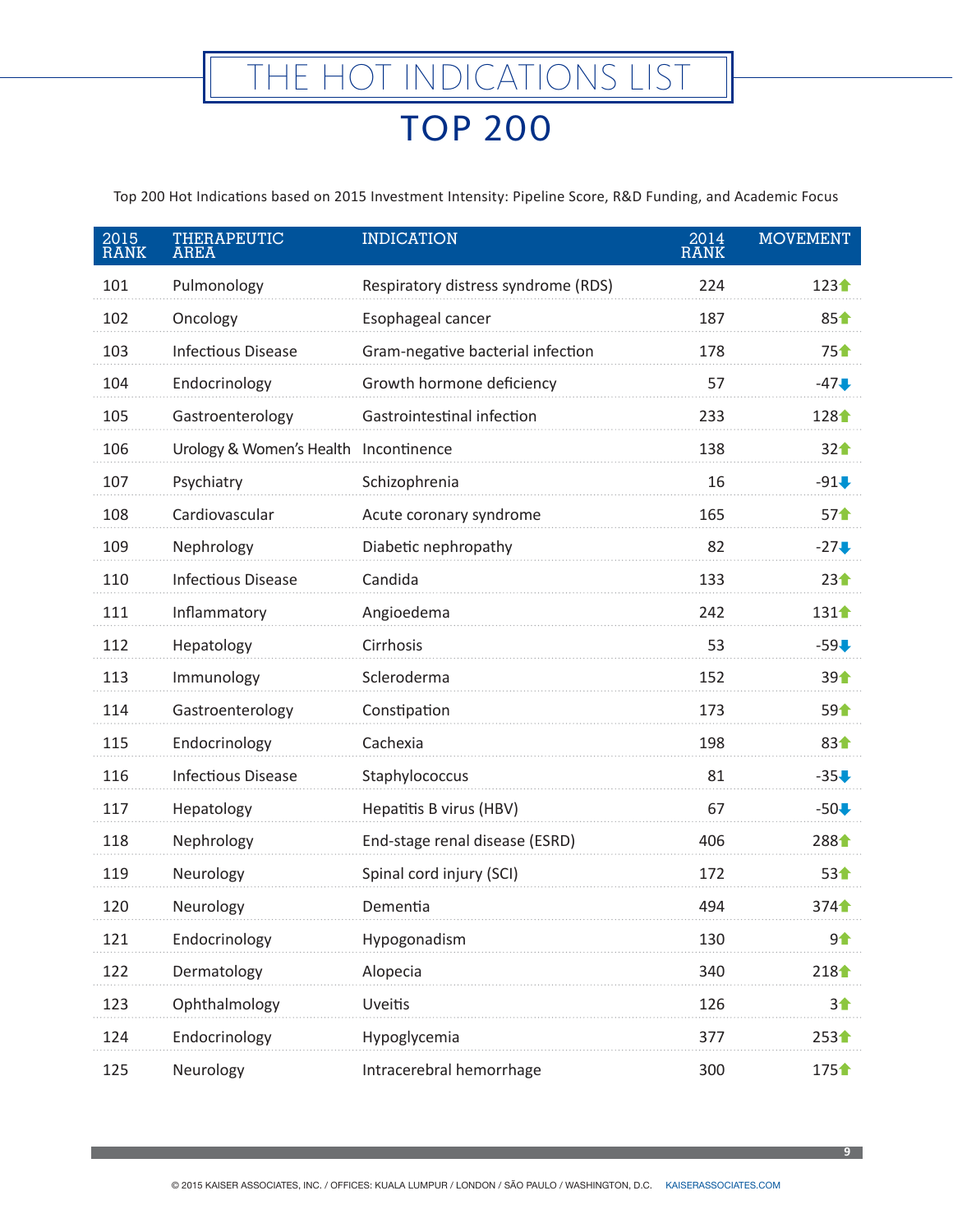| 2015<br><b>RANK</b> | <b>THERAPEUTIC</b><br><b>AREA</b> | <b>INDICATION</b>                         | 2014<br><b>RANK</b> | <b>MOVEMENT</b> |
|---------------------|-----------------------------------|-------------------------------------------|---------------------|-----------------|
| 126                 | Oncology                          | Gastric cancer                            | 40                  | $-86$           |
| 127                 | Ophthalmology                     | <b>Blindness</b>                          | 246                 | $119+$          |
| 128                 | ENT                               | Rhinitis                                  | 147                 | $19+$           |
| 129                 | Hematology                        | Paroxysmal nocturnal hemoglobinuria (PNH) | 205                 | $76+$           |
| 130                 | <b>Infectious Disease</b>         | <b>Tuberculosis</b>                       | 85                  | $-45$           |
| 131                 | <b>Infectious Disease</b>         | Aspergillus                               | 273                 | $142+$          |
| 132                 | <b>Infectious Disease</b>         | Respiratory syncytial virus (RSV)         | 163                 | $31^$           |
| 133                 | Dermatology                       | Wounds                                    | 80                  | $-53$           |
| 134                 | Hepatology                        | Liver disease                             | 45                  | $-89$           |
| 135                 | Oncology                          | Cutaneous T cell lymphoma (CTCL)          | 65                  | $-70$           |
| 136                 | <b>Infectious Disease</b>         | Malaria                                   | 127                 | $-9$            |
| 137                 | <b>Infectious Disease</b>         | Gram-positive bacterial infection         | 373                 | $236+$          |
| 138                 | Endocrinology                     | Hyperuricemia / gout                      | 168                 | $30+$           |
| 139                 | Transplant                        | Renal transplant rejection                | 83                  | $-56$           |
| 140                 | Neurology                         | <b>Excessive sleepiness</b>               | 265                 | 125个            |
| 141                 | Musculoskeletal                   | Spasticity                                | 383                 | 242个            |
| 142                 | Hematology                        | Myeloproliferative disorder               | 177                 | $35+$           |
| 143                 | Cardiovascular                    | Fibrillation                              | 180                 | $37+$           |
| 144                 | Gastroenterology                  | Irritable bowel syndrome                  | 97                  | $-47$           |
| 145                 | Psychiatry                        | Autism                                    | 58                  | $-87$           |
| 146                 | Ophthalmology                     | Glaucoma                                  | 50                  | $-96$           |
| 147                 | Neurology                         | Seizures                                  | 106                 | $-41$           |
| 148                 | Musculoskeletal                   | Arthritis                                 | 157                 | $9^{\circ}$     |
| 149                 | Ophthalmology                     | Dry eye                                   | 64                  | $-85$           |
| 150                 | Ophthalmology                     | Optic neuropathy                          | 257                 | 1071            |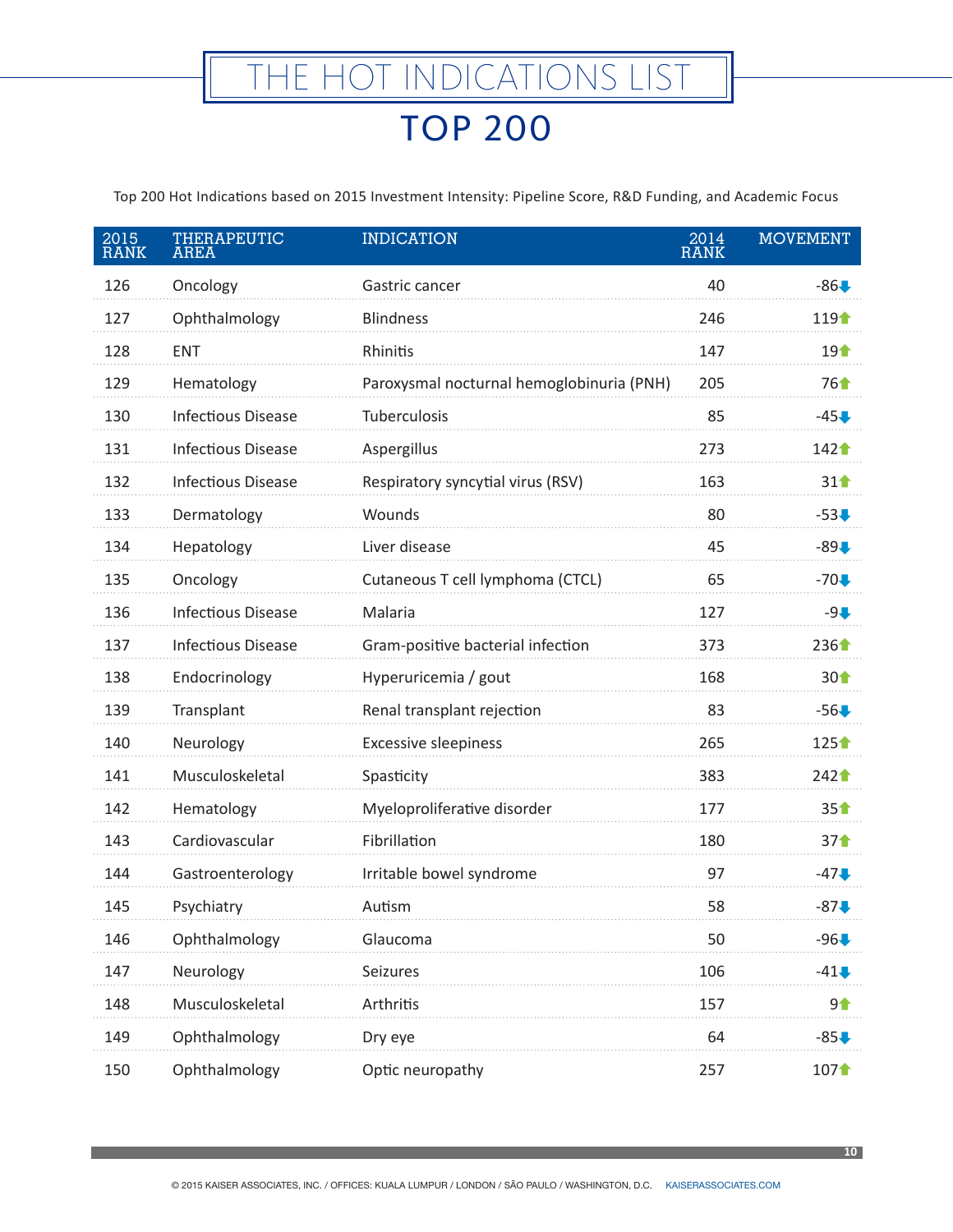| 2015<br><b>RANK</b> | <b>THERAPEUTIC</b><br><b>AREA</b>         | <b>INDICATION</b>                                         | 2014<br><b>RANK</b> | <b>MOVEMENT</b> |
|---------------------|-------------------------------------------|-----------------------------------------------------------|---------------------|-----------------|
| 151                 | Oncology                                  | Acute lymphoblastic leukemia (ALL)                        | 22                  | $-129 +$        |
| 152                 | Endocrinology                             | Acromegaly                                                | 140                 | $-12$           |
| 153                 | Hepatology                                | Liver fibrosis                                            | 48                  | $-105 +$        |
| 154                 | Pulmonology                               | Cough                                                     | 149                 | $-5+$           |
| 155                 | Psychiatry                                | Anxiety                                                   | 141                 | $-14$           |
| 156                 | <b>ENT</b>                                | Rhinosinusitis / nasal polyps                             | 139                 | $-17$           |
| 157                 | <b>Infectious Disease</b>                 | Genital warts                                             | 404                 | 247个            |
| 158                 | Cardiovascular                            | Aneurysm                                                  | 369                 | $211+$          |
| 159                 | Cardiovascular                            | <b>Blood clots</b>                                        | 286                 | 127个            |
| 160                 | Endocrinology                             | Hyperoxaluria                                             | 87                  | $-73$           |
| 161                 | Musculoskeletal                           | Fibromyalgia syndrome                                     | 174                 | $13+$           |
| 162                 | Endocrinology                             | Menopause                                                 | 226                 | $64^$           |
| 163                 | Dermatology                               | Seborrheic keratosis                                      | 477                 | 314个            |
| 164                 | Urology & Women's Health Uterine fibroids |                                                           | 214                 | $50+$           |
| 165                 | Other                                     | Mucositis                                                 | 179                 | $14^$           |
| 166                 | Hematology                                | Neutropenia                                               | 121                 | $-45$           |
| 167                 |                                           | Urology & Women's Health Polycystic ovary syndrome (PCOS) | 250                 | $83+$           |
| 168                 | Hematology                                | Hemolytic uremic syndrome                                 | 440                 | 272个            |
| 169                 | <b>Infectious Disease</b>                 | Sepsis                                                    | 132                 | $-37$           |
| 170                 | Hepatology                                | Hepatitis D virus (HDV)                                   | 105                 | $-65$           |
| 171                 | Gastroenterology                          | Intra-abdominal infection                                 | 222                 | $51^{\circ}$    |
| 172                 | Other                                     | Cushing's disease                                         | 251                 | 791             |
| 173                 | Dermatology                               | Dermal ulcers                                             | 62                  | $-111$          |
| 174                 | Hematology                                | Thalassemia                                               | 385                 | $211 +$         |
| 175                 | Endocrinology                             | Hypertriglyceridemia                                      | 371                 | 1961            |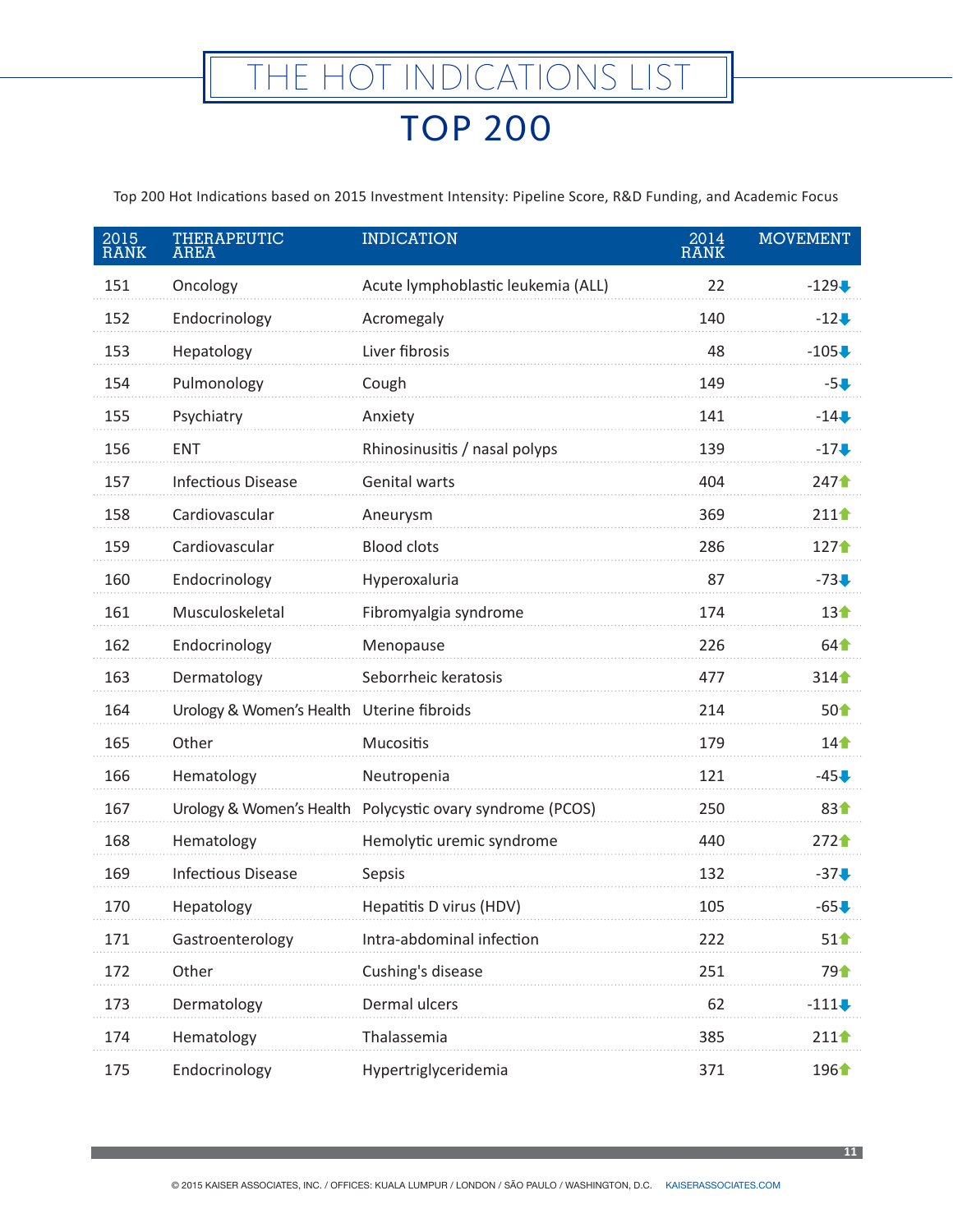Top 200 Hot Indications based on 2015 Investment Intensity: Pipeline Score, R&D Funding, and Academic Focus

| $20\overline{15}$<br><b>RANK</b> | <b>THERAPEUTIC</b><br><b>AREA</b> | <b>INDICATION</b>                                           | $20\overline{14}$<br><b>RANK</b> | <b>MOVEMENT</b> |
|----------------------------------|-----------------------------------|-------------------------------------------------------------|----------------------------------|-----------------|
| 176                              | Hematology                        | Bleeding                                                    | 91                               | $-85$           |
| 177                              | Neurology                         | Insomnia                                                    | 161                              | $-16$           |
| 178                              | Oncology                          | Endometrial cancer                                          | 122                              | $-56$           |
| 179                              | Endocrinology                     | Urea cycle disorder (UCD)                                   | 400                              | $221 +$         |
| 180                              | Nephrology                        | Nephropathy                                                 | 237                              | $57^{\circ}$    |
| 181                              | Endocrinology                     | Homocystinuria                                              | 512                              | 3314            |
| 182                              | Other                             | Poisoning                                                   | 201                              | $19+$           |
| 183                              | Cardiovascular                    | Congestive heart failure (CHF)                              | 203                              | $20+$           |
| 184                              | <b>Infectious Disease</b>         | Cytomegalovirus (CMV)                                       | 68                               | $-116$          |
| 185                              | Endocrinology                     | Contraception                                               | 193                              | $8+$            |
| 186                              | Cardiovascular                    | Coronary artery disease (CAD)                               | 166                              | $-20$           |
| 187                              | Psychiatry                        | Post-traumatic stress disorder                              | 227                              | $40+$           |
| 188                              | <b>ENT</b>                        | <b>Hearing loss</b>                                         | 191                              | 3个              |
| 189                              | Cardiovascular                    | Tachycardia                                                 | 529                              | 340个            |
| 190                              | Cardiovascular                    | Thrombosis                                                  | 66                               | $-124$          |
| 191                              | Oncology                          | Mantle cell lymphoma (MCL)                                  | 195                              | 41              |
| 192                              |                                   | Urology & Women's Health Benign prostatic hyperplasia (BPH) | 197                              | 5合              |
| 193                              | Endocrinology                     | Metabolic syndrome                                          | 360                              | $167$           |
| 194                              | <b>Infectious Disease</b>         | Fungal infection                                            | 59                               | $-135+$         |
| 195                              | Dermatology                       | Scars / wrinkles                                            | 182                              | $-13$           |
| 196                              | Immunology                        | Myasthenia gravis                                           | 269                              | 731             |
| 197                              | Immunology                        | Psoriatic arthritis                                         | 136                              | $-61$           |
| 198                              | Oncology                          | Thyroid cancer                                              | 84                               | $-114$          |
| 199                              | <b>Infectious Disease</b>         | Herpes simplex virus (HSV)                                  | 120                              | $-79$           |
| 200                              | Oncology                          | T cell lymphoma                                             | 131                              | $-69$           |

SOURCE: KAISER/BCIQ DATABASE/PUBMED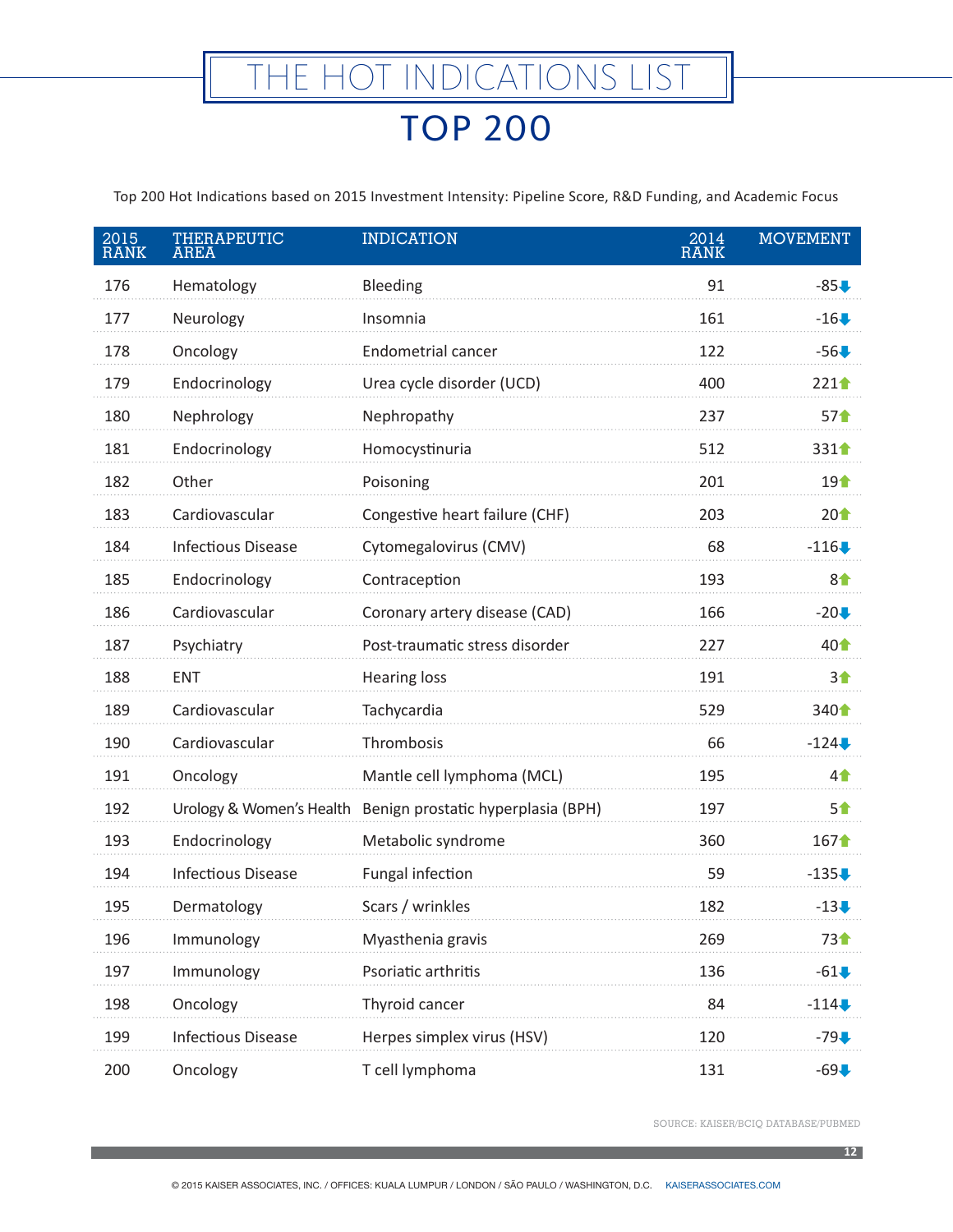# HE HOT INDICATIONS LIST

### METHODOLOGY

 $\bigwedge$ aiser Associates' methodology is designed to assess investment intensity of drug development for each indication through a comprehensive and balanced analysis of the key drivers and metrics.

Our Hot Indications analysis framework considers the volume of ongoing scientific investigation, as well as the types of companies and level of funding supporting these trials. Kaiser's analysis evaluated 13,182 drug programs ongoing in 2015, categorized them into 577 unique indications, and compared available data for these indications across three main criteria:

#### **1. PIPELINE SCORE**

The Pipeline Score measures the overall level of drug development activity for an indication. The score gives greater value to later-stage programs, higher volumes of programs overall, and indications with greater numbers of companies with programs.

#### **2. R&D FUNDING**

R&D Funding estimates the availability of financing to support the development of each drug program to its reasonable endpoint. For some programs, this endpoint will be FDA approval, while for others it will be discontinuation in preclinicals or Phase I.

The score measures availability of funds and willingness to invest based on two main inputs for each indication. First, the R&D Funding Score quantifies the historical track record of sponsor companies, based on the number of drugs each company has successfully developed. Second, the score measures initial public offering and venture capital investment fundraising activity in 2014 for each indication, with the expectation that the financing from such events will be major contributors in supporting ongoing R&D programs.

#### **3. ACADEMIC FOCUS**

Academic Focus measures the overall publication activity for each indication, based on the absolute number and the one-year change in publications citing the indication for the evaluation period.

#### **Hot Indications Ranking**

For each of the 582 indications, the overall ranking score is calculated by a weighted average of Pipeline Score (50%), R&D Funding (40%) and Academic Focus (10%). Throughout this analysis, the rank number from the final Hot Indications List is denoted in parentheses immediately following first mention of the indication in each section.

#### **Therapeutic Areas & Ranking**

The Therapeutic Area Ranking is an index of R&D investment intensity that synthesizes and normalizes the Hot Indications Ranking scores for all indications within a Therapeutic Area.

Each indication is categorized into one of 21 TAs, which include 20 major fields of medicine and an "Other" group. The assignment of indications into TA plays a meaningful role in the Therapeutic Area Ranking. In general, indications are categorized based on the medical specialty most likely to treat patients with a disease or disorder.

Systemic diseases, such as automimmune disorders, or TAs representing a variety of medical specialties, such as Musculoskeletal, are grouped on a case-by-case basis. For example, Crohn's disease and ulcerative colitis are included in Gastroenterology rather than Immunology, whereas Multiple Sclerosis is included in Immunology due to the variety of symptoms it presents.

#### **Sources**

- [1] BCIQ database, accessed March 28, 2016.
- [2] IMS Institute for Healthcare Informatics, 5 May 2015.
- [3] FirstWord Lists: Blockbuster diabetes drugs 2014 and 2020, 10 May 2015.
- [4] Hurd MD, Martorell P, Delavande A, Mullen KJ, and Langa, KM. Monetary Costs of Dementia in the United States. New England Journal of Medicine 368: 126-1334 (2013).
- [5] EvaluatePharma, World Preview 2015, Outlook to 2020.